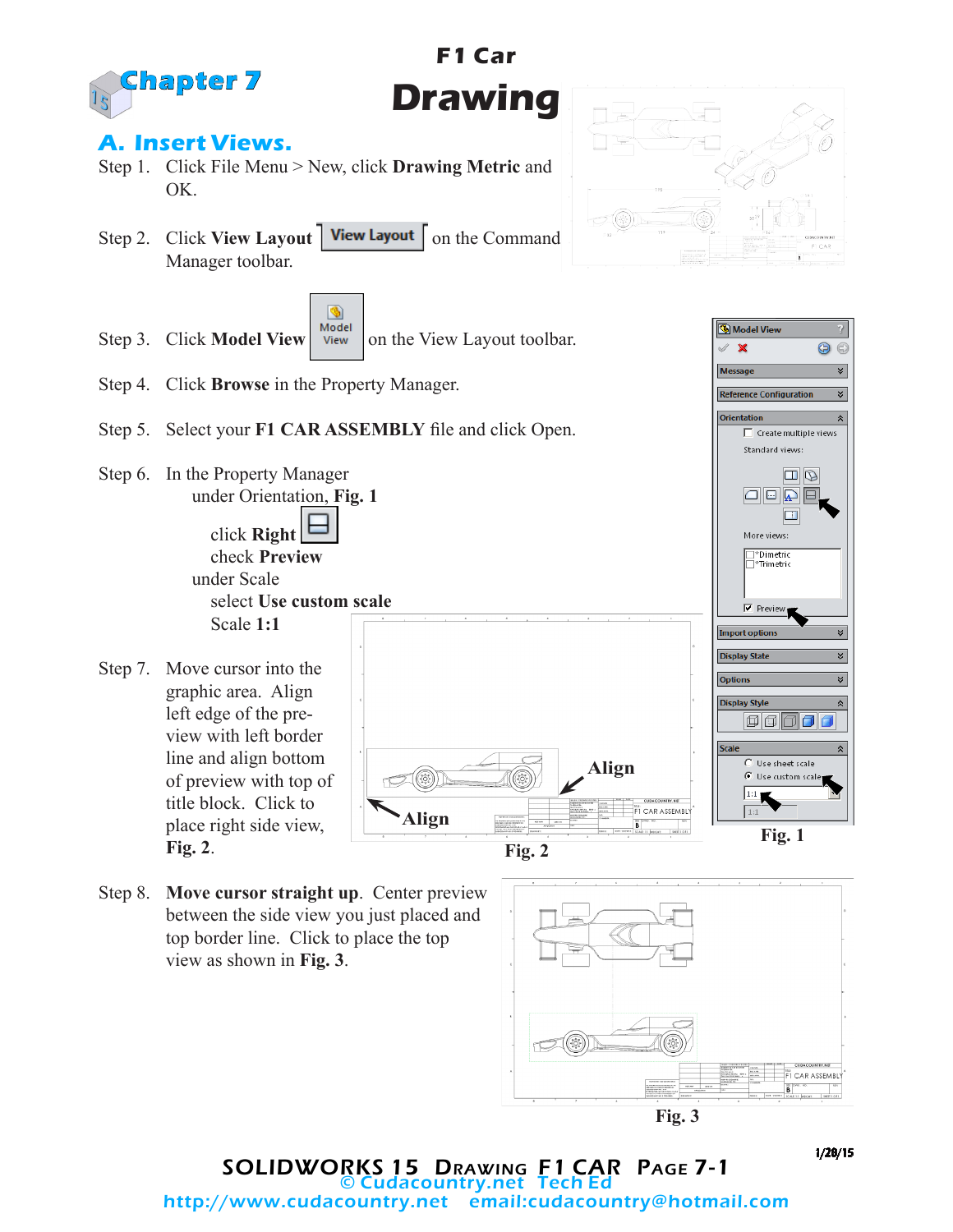- Step 9. Move the cursor to the right of the side view. Center the preview between the side view and right border line. Click to place the back view as shown in **Fig. 4**.
- Step 10. Move the cursor to the top left corner of the drawing and click to place the Isometric view, **Fig. 5**.
- Step 11. Click OK in the Property Manager.



Step 12. Grab any geometry of the Isometric view and move view to top right corner of drawing, **Fig. 6**.



#### **B. Save as "F1 CAR".**

Step 1. Click File Menu > Save As.

Step 2. Key-in **F1 CAR** for the filename and press ENTER.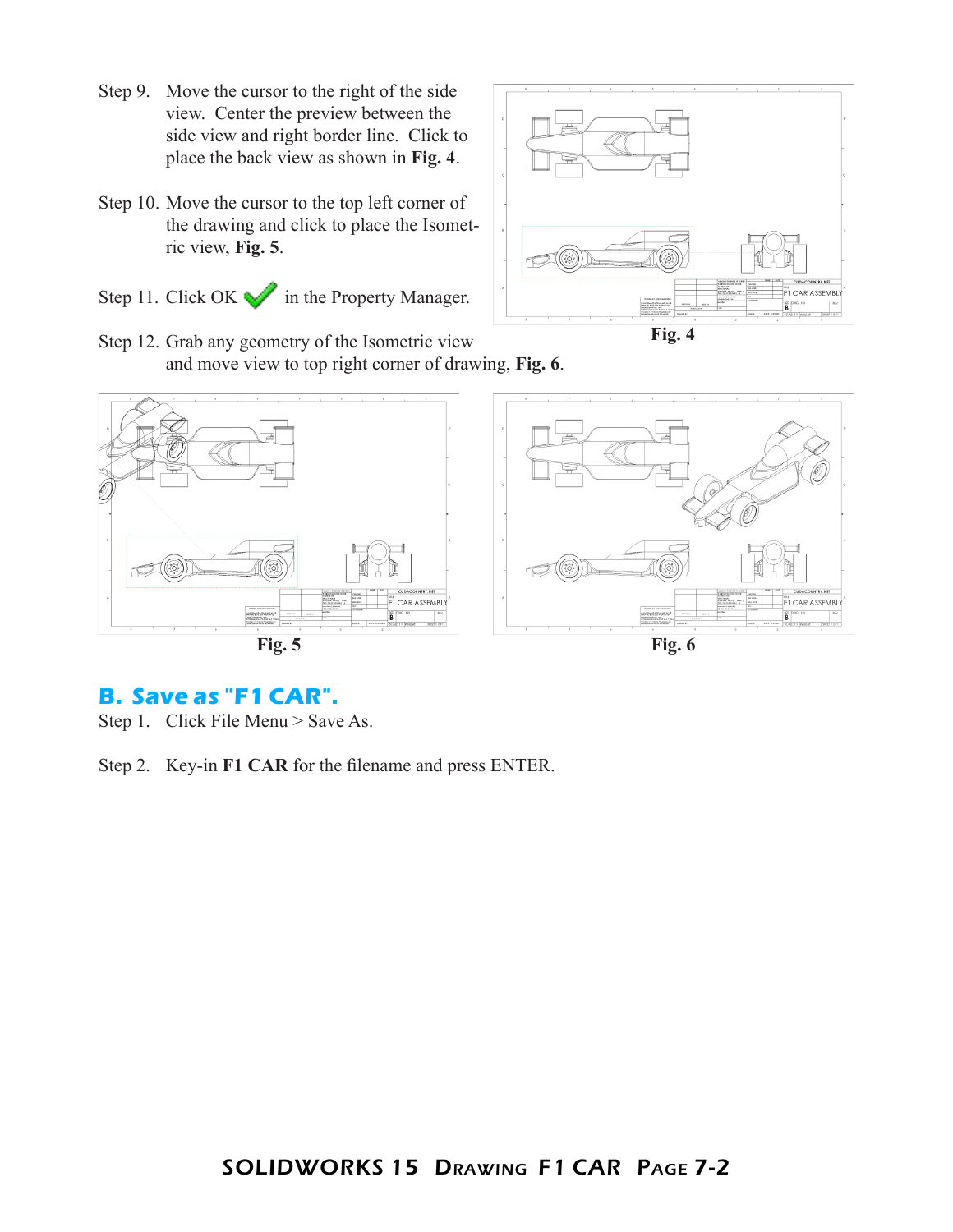# **C. Add Dimensions.**

- Step 1. Use the **Zoom to Area**  $\mathbb{Q}$  in the View toolbar to drag a zoom window around the **side view**, **Fig. 7**.
- Step 2. Click **Sketch Sketch** on the Command Manager toolbar.
- € Step 3. Click **Smart Dimension**  $\begin{bmatrix}$  Smart  $\end{bmatrix}$  (S) on the Sketch toolbar.



Step 4. Add the dimensions to the side view as shown in **Fig. 8**. To Smart dimension click the line then move the cursor out away from the line and click. Arrange the dimensions as **Fig. 8**. **You can only place dimensions here- you can not change dimensions**.



- Step 5. Use **F** key on keyboard to **fit** drawing. Use the **Zoom to Area** in the View toolbar to drag a zoom window around the **back view**.Escape to unselect Zoom to Area.
- Step 6. Add the dimensions to the **back view**, **Fig. 9**.





**Fig. 10**

### SOLIDWORKS 15 Drawing F1 CAR Page 7-3